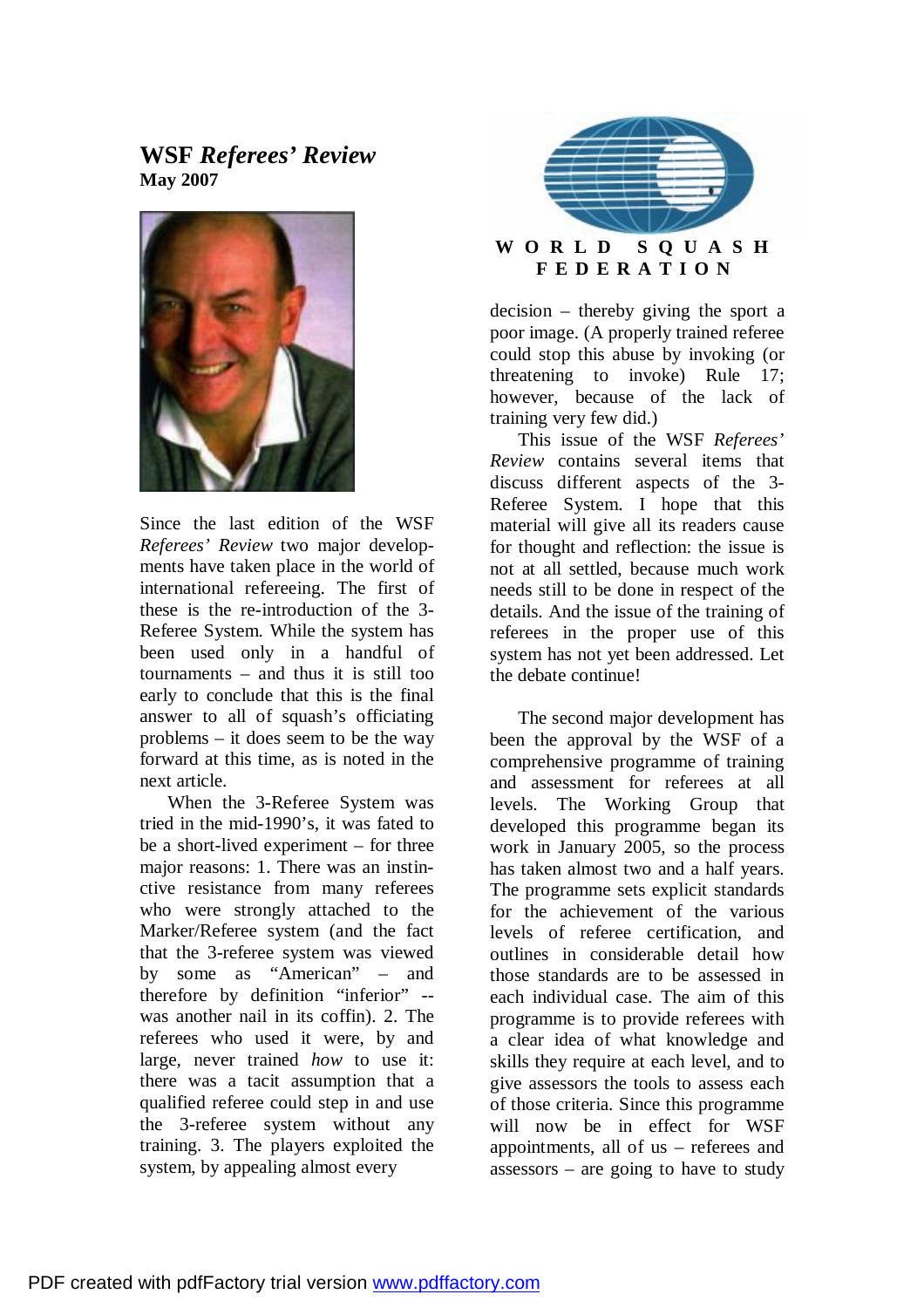the new programme and familiarize ourselves with its provisions.

You will also find in this issue articles reporting on all the major tournaments of the past six months. Once again the Editor thanks all the contributors to this issue: the WSF referees have once again proven to be both cooperative and reliable.

# Rod Symington

#### **The 3 Referee System – an Update**

#### **by Graham Waters**

My first report documented the background to, and trial of, the 3 Referee System at the Windy City Open in Chicago in January. Since that time, the system has been used at several Super Series events, sometimes with minor variations, but all with the approval of the promoters and all with generally the same positive results. The events at which the system has been used since Chicago have been:

- Tournament of Champions, New York
- ISS Canary Wharf Classic, London
- Shaika Al Saad Kuwait Open, Kuwait City
- Qatar Classic (06), Doha

The latter two events also had WISPA draws, so the top women players have also had some experience with the system. All but one of the WSF World Referees have now used the system and several WSF International Referees have also used it. I have had feedback from all of the referees, several of the promoters, and some players and administrators. It is clear to me that the 3-Referee System is the way forward, but there are still several challenges to overcome.

What needs to happen now is for the 3 governing bodies of squash to decide on the future of the 3-Referee System. Should it be formally adopted; at what events and in what rounds is it realistic to use it; who must bear the cost of increasing the number of referees required to run this system at each event?

The current timing provides us with a small window to reach a decision on this, as there are no major PSA or WISPA events on the calendar until August. In July we have the Pan-American Games in Rio de Janeiro and the Junior Women's World Championships in Hong Kong, but they will be using the traditional Marker/Referee System.

It should be noted that players were used as one of the Side Referees in London and for one round only in Kuwait, but players were not used in New York or Qatar. The following sections describe the results from each of the 4 subsequent events and reactions from participants.

#### **New York**

The system was used in an identical manner to the initial trial in Chicago, with similar results. Again, there were fewer confrontations between players and referees, the final decisions were better accepted, the referees felt less stress, and the promoter was happier with the overall caliber of refereeing. Comments received from New York:

• At the ToC we sat in a line on the aisle a fair distance apart. This made communication awkward.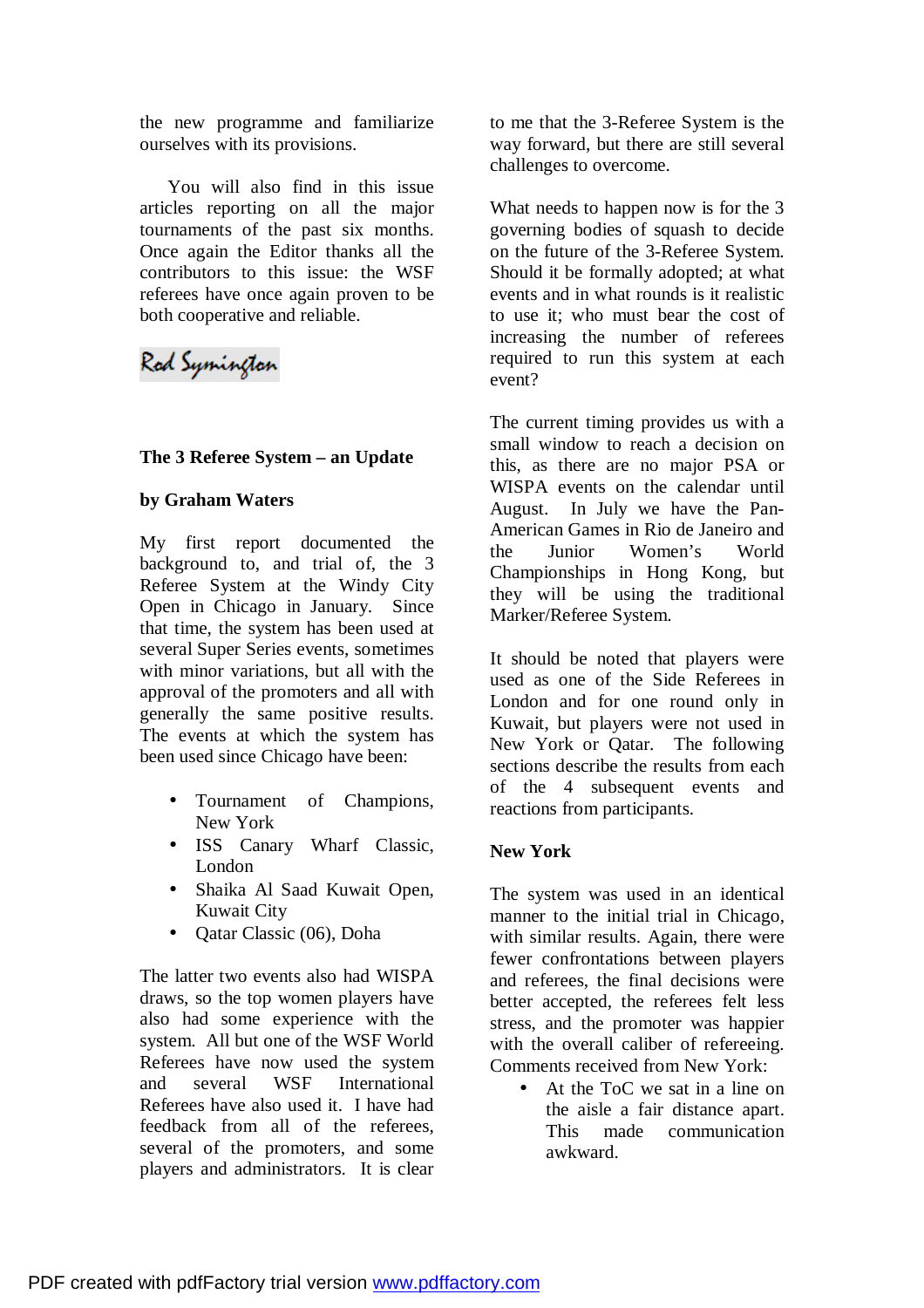- At ToC we did not use any players – but the use of lesserexperienced referees did cause a lot of discomfort – and we just got through.
- At the ToC and Kuwait events we did get decisions wrong – even with 3 of us – but I believe that the percentage of wrong decisions was decreased compared to the one-official system
- At both events partly because of the inexperience of some of the referees involved and partly because of the view of the referees – blocking went without punishment because one or two of the officials failed to see a "block" and thus did not penalise it appropriately. This placed extra pressure on the central referee who wanted to deal with the problem – but on occasions the decision of the central referee was not supported by the other two.

## **Canary Wharf**

The position of the referees was the same as in Chicago, and the results were the same. Specific comments received:

• We liked the position of our three referees. The central referee high at the back with his two side referees within his vision and in front of him (triangular formation). We think that this can only work on glass courts and it should be noted that the players always wished to sit in the front row (I guess this is where they normally watch matches from when coaching, etc).

- A few of the player/refs admitted that they did not always know what decision to give, either because they could not make the decision or they were unsighted.
- From discussions during and at the end of the event we all agreed that the new system worked.

# **Kuwait**

Here, the referees sat 15 feet back from the court on a 2-foot high purpose-built "referee area" platform just less than the width of the court, in front of the high main seating stand. This worked quite well, but we sat apart with side referees along both walls. The general public was seated in the main stand above our platform. They could not see our hand signals. There was not any side seating. Specific comments received:

- Because of the scheduling we used some players for the second round. I had a slight problem in recruiting players to referee - but the "players' rep" for the event quickly took over and all turned up on time. For quarterfinals and on we used assigned WSF referees only.
- Where possible, I believe players should not referee – I spoke to numerous players at the event – all were uncomfortable with getting involved – and many it seemed were being pushed by the more senior players (those still in the event!!) into helping out
- Alex Gough, who left Kuwait immediately after losing, was insistent that the players were willing to participate. I beg to differ and so did Robert Edwards who was TD at the event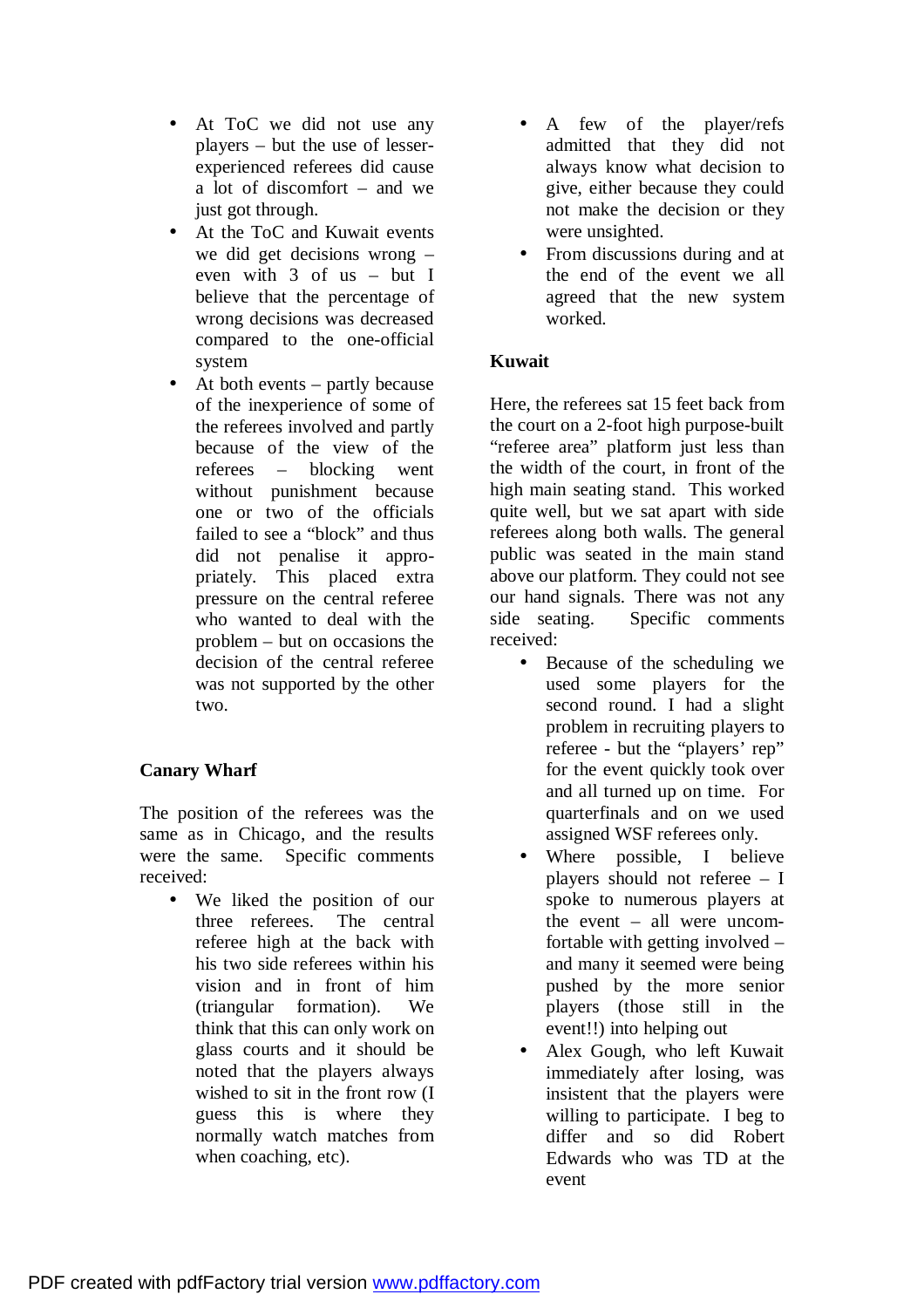# **Qatar**

In Doha, because they were running both a men's and women's draw, the organizers were using four courts simultaneously right through the second round. This made the use of the 3-Referee System impossible until the quarterfinals, when all matches were played on the glass court. There were two slight differences this time:

- We employed a marker as well as 3 Referees, further reducing the onus on the Central Referee, and also eliminating the need for the Left Referee to keep score. We were able to do this because we had three very competent local markers whom we could employ in this role.
- We asked the Side Referees to indicate with a thumbs down signal any ball they considered to be down, not up, or out during a rally. In this way, if both Side Referees indicated a ball was not good, the rally could be stopped and awarded appropriately.

Comments received:

• It happened quite often that the Side Referee on the opposite side of the court made a different decision from the other two Referees on crossing-the-flight situations. This supports the old criticism from the original 3-Judge System that the person with

- the worst view cast the deciding vote. At least with this system, the "correct" decision was reached, and nobody knew that it was not unanimous.
- The very serious issue for both players and referees coming out of this system is the inability of the central referee to set a standard line of thinking and stick to it, especially when the players are not playing totally within the spirit of the game. The system works quite well when both players are behaving, but when the referee really needs to take action (in blocking, fishing, playing the body situations), it can break down.

# **Overall Reaction**

- It takes away the real "clanger" or "rogue" decisions that come out from time to time, and may, in time, lead to more consistent decision-making as referees work closely together.
- The players' perception that there are three officials making the decision has improved, in the main, their attitude. This results in far fewer "confrontations".
- Considering we are still in the early stages, both the players and the referees are adapting to it well. The players, without exception, prefer it and, after all, it is their game.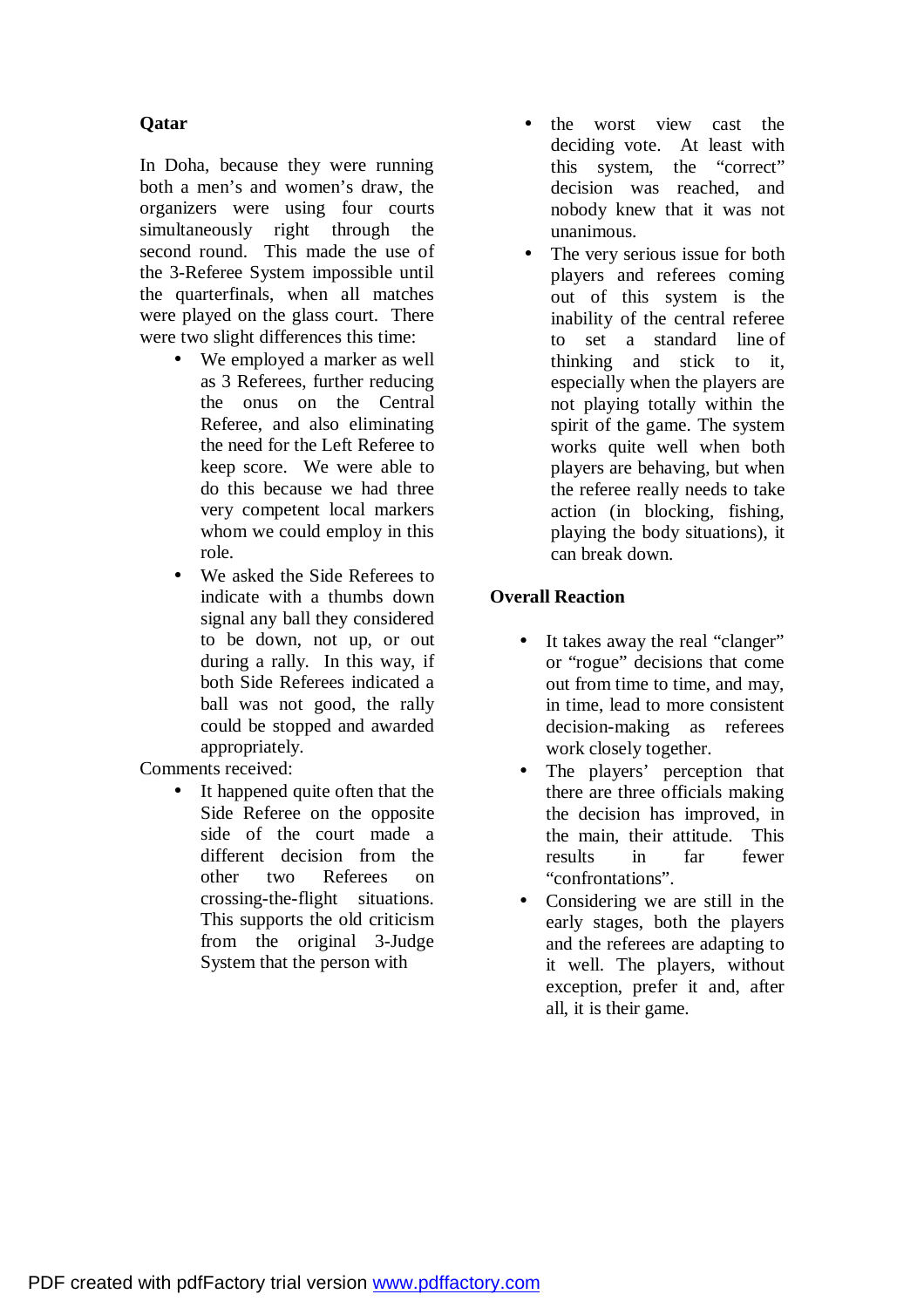### **by John Small**

As part of the WSF Programme to improve International Refereeing, WSF is implementing a comprehensive programme called "Competency-Based Training and Assessment (CBTA) for World and International Referees". The WSF also recommends that Regional Federations and Member Nations implement similar CBTA programmes at Regional, National and lower refereeing levels.

The documents that describe this new initiative are as follows:

- CBTA Programmes for the training and accreditation of World, International, Regional and National referees;
- New Assessment Sheets for World. International and Regional and National Referees, which meet the requirements of the CBTA Programmes at each level; and
- Guidelines for WSF Assessors and Regional and National Assessors, which are aimed at greatly improving the standard and consistency of assessments at each level.

The Programmes, Assessment Sheets and Guidelines for Regional and National levels are intended to be recommendations only; in the first instance they are recommended for those Regional Federations and Member Nations that do not already have their own programmes. They are not intended to replace any existing programmes. However, the requirements of these Programmes are prerequisites for the International Referee Programme. Therefore, nominations for International Referee will now be accepted only from candidates who meet the requirements of either the Regional or National CBTA Programmes, as outlined in those documents.

All of the requirements for each level of referee are contained in the CBTA Programme for that level. The Programmes have been kept as simple as possible, however it must be recognised that the training of referees to WSF standards requires comprehensive coverage of a number of areas. These areas include:

- The pre-requisites for entering a programme (i.e. what previous referee qualifications are needed before starting);
- The competencies required. Competencies can be put more simply as knowledge and skills, or what referees need to know and what they must be able to do;
- The training required to achieve the competencies;
- The assessments needed to check that the competencies have been achieved – including the number and standard of these assessments;
- The number of matches a candidate must referee before achieving qualification under the programme, including the standard of these matches; and
- The requirements for retaining the qualification, once it has been achieved.

The assessment sheets are used to record the assessment of candidates when refereeing matches. The assessment guidelines give comprehensive instructions on the use of the assessment sheets so that consistent results can be achieved. When assessing a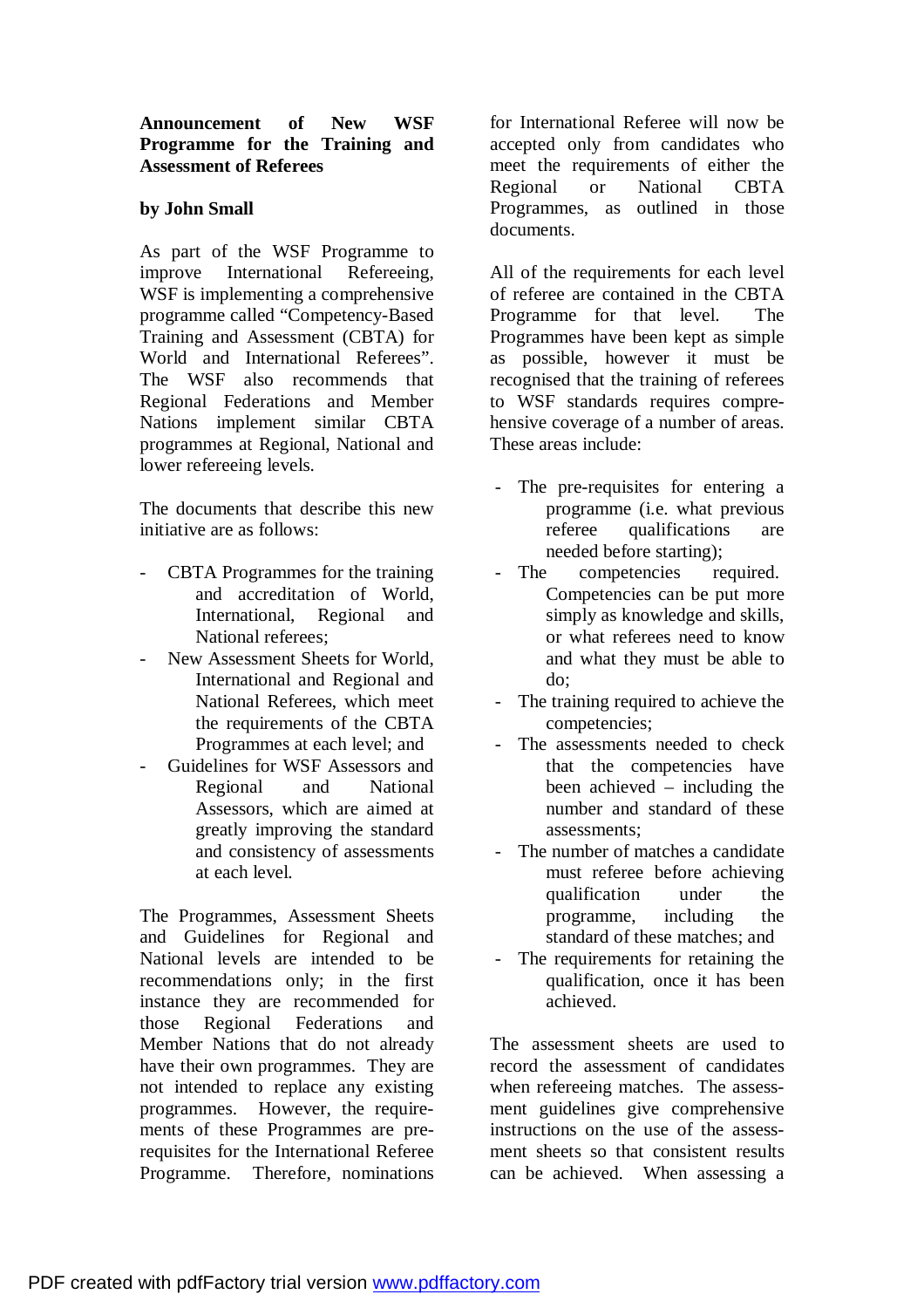candidate for a particular level, only the assessment sheet for that level can be used as the sheet contains the competencies and standards that apply to that level. However, an assessor may carry out assessments for more than one level from one match (e.g. an assessor assesses a candidate for the International level but concludes that the candidate has not passed at that level. The assessor can then fill in the sheets for the Regional level and determine whether the candidate has passed at Regional level).

Because of the extent of this initiative, WSF intends to conduct seminars for candidates for the International level and training in the new system for WSF assessors. These will be offered when opportunities arise. One of the first opportunities is likely to be at the International Refereeing Conference in Chennai India (December 4 & 5, 2007), before the World Men's Teams Championships.

| <b>Month</b> | 2007                          | <b>Site</b> | #              | <b>Referees Assigned</b>              |
|--------------|-------------------------------|-------------|----------------|---------------------------------------|
| January      | Pace Canadian Classic         | Toronto     | 1              | <b>Graham Waters</b>                  |
| January      | <b>Windy City Open</b>        | Chicago     | 3              | Barry Faguy, Graham Waters,           |
|              |                               |             |                | <b>John Massarella</b>                |
| February     | Tournament of Champions       | New York    | 1              | <b>Roy Gingell</b>                    |
| March        | Fajr International            | Iran        | 1              | <b>Tahir Khanzhada</b>                |
| March        | Canary Wharf                  | London      | $\overline{0}$ | ∗                                     |
| April        | Kuwait Open                   | Kuwait      | $\overline{4}$ | <b>Wendy Danzey, Ian Allanach,</b>    |
|              |                               |             |                | <b>Roy Gingell, Dean Clayton</b>      |
| April        | Qatar Classic (2006)          | Doha        | 5              | Wendy Danzey, John Massarella,        |
|              | (postponed from Nov. 2006)    |             |                | <b>Graham Waters, Damien Green,</b>   |
|              |                               |             |                | <b>Chris Sinclair</b>                 |
| April        | Seoul Open                    | Seoul       | 2              | Tahir Khanzhada,                      |
|              |                               |             |                | <b>Mohammad Fayyaz</b>                |
| May          | European Team Championships   | Riccione,   | 2              | <b>Dorothy Armstrong, Tony Parker</b> |
|              | (2 Assessors)                 | Italy       |                | (A)                                   |
| May          | Canadian Nationals (Assessor) | Calgary     | $\mathbf{1}$   | Jack Flynn $(A)$                      |
| August       | World Junior Women            | Hong Kong   | $\overline{4}$ | <b>Wendy Danzey, Chris Sinclair,</b>  |
|              |                               |             |                | Mohammad Fayyaz, Tahir                |
|              |                               |             |                | Khanzhada                             |

# **WSF Referee Assignments – 1st half 2007**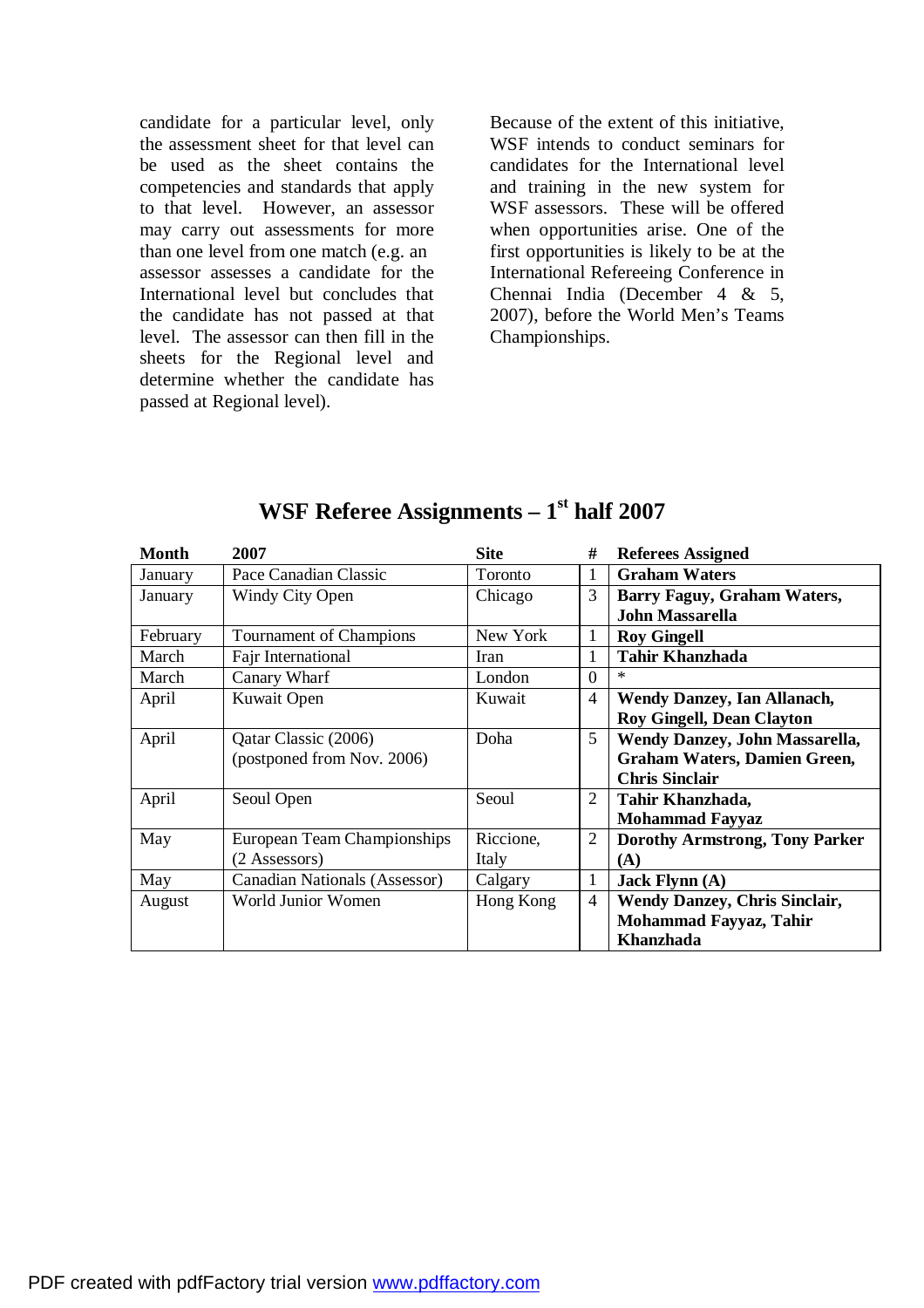#### **WSF Appointments and Re-Appointments 2007**

#### **1. Reappointments**

#### **a) World Referee**

Roy Gingell Fahim Khan Nasser Zahran

#### **b) International Referee**

Harvey Bowlt Dean Clayton Michael Collins Wendy Danzey Barry Faguy Munir Shah Yogendra Singh

#### **2. New Appointments (International Referee)**

Jos Aarts David Atkins Jason Foster

### **New Deadline for Applications**

There is now a new deadline for submitting applications for appointment or re-appointment as a WSFreferee: May 31 of each calendar year. Thus the next deadline for applications will be May 31, 2008. The following is an extract from a letter sent by Graham Waters:

"As a result of the implementation of this new [CBTA] programme, I am announcing a change to the cycle for the nomination and re-nomination of candidates for WSF WR/IR recognition. Starting with the next (2008) cycle, the WSF will invite nominations by the end of March with a deadline for submissions of May  $31<sup>st</sup>$ . It is hoped that the process of reviewing the candidates and announcing the results can be completed by the end of July in each year. This is being done for several reasons:

- To more closely mirror the squash "season" (there are very few major events in the May, June, July period);
- To avoid the Christmas holiday period that can cause some delays in completing the paperwork;To allow a full year of assessments using the new criteria to be used in next year's review, and
- To give all existing WSF Referees whose terms expire in 2008 a full year to fulfill the requirements to retain their designation."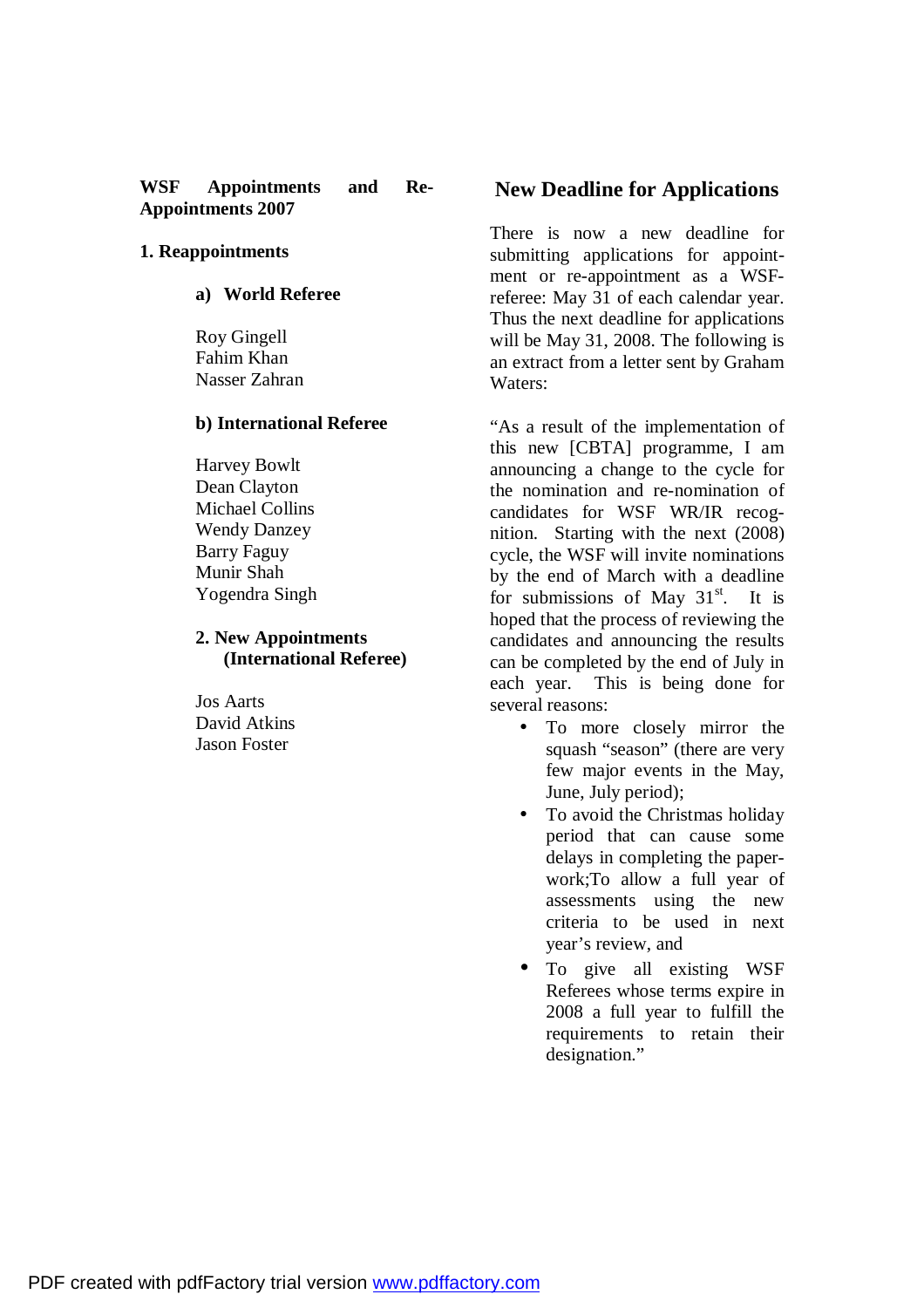# **Editorial**

(Note: The opinions expressed in this Editorial are the responsibility solely of the Editor and in no way reflect the official position of the World Squash Federation.)

The success of the 3-Referee System in PSA and WISPA events over the past six months is encouraging. A number of details have still to be worked out, before the system is refined into its final form – but they are only details. At least we seem finally to have come upon a refereeing system that drastically reduces player dissatisfaction and that improves the image of squash worldwide.

Over the years I have heard a number of referees claim that they "like to be in the hot seat" – and not doubt some referees who think this way will regret that the new refereeing system has gained a solid foothold. This is the wrong attitude. The chief consideration should not be personal ego-gratification, but what is good for the players and the game as a whole. Only one question is relevant: Which refereeing system produces, over time, the highest percentage of correct decisions? All other considerations are secondary.

With the re-introduction of the 3- Referee System squash has taken a major step forward. But much work has still to be done – and it would be fatal to believe that we have found the Promised Land.

Because the very essence of squash refereeing depends on good judgement, no refereeing system will ever be perfect: there will always be a subjective factor in decisions relating to interference (of all kinds). "Three heads are better than one" will only be

true on the squash court when all three heads apply a similar standard. Thus it will be incumbent on all referees to collaborate and strive to achieve the next step: the application of a similar standard for interference by all referees. Without this, the 3-Referee System cannot function properly.

If the 3-Referee System is really to become the universally accepted method of officiating, then all referees have to commit themselves to ensuring that they are all on the same page. We cannot rest on our laurels or assume tacitly that all the top referees think the same way. It is essential that those referees engage in open, constructive debate and discussion about the standards to be applied

This will require that all referees (but especially at the elite level) undertake to reach a consensus about the standards to be applied in any tournament. It will not do, for example, that the assigned referees (from wherever they are coming) simply arrive the day before the event and then proceed to referee the next day without any discussion of the standards to be applied by all. A seminar the day before the event, and regular referee meetings during the event are necessary to keep referees alerted to the issues and to ensure that all are aware of their responsibilities with respect to standards of interpretation.

To use a 3-Referee System in all major tournaments, and to bring the referees together for a daylong seminar before the tournament begins, will entail an extra (modest) cost. But the only relevant question for the promoter is: Do you want the best refereeing or not? The 3-Referee System by itself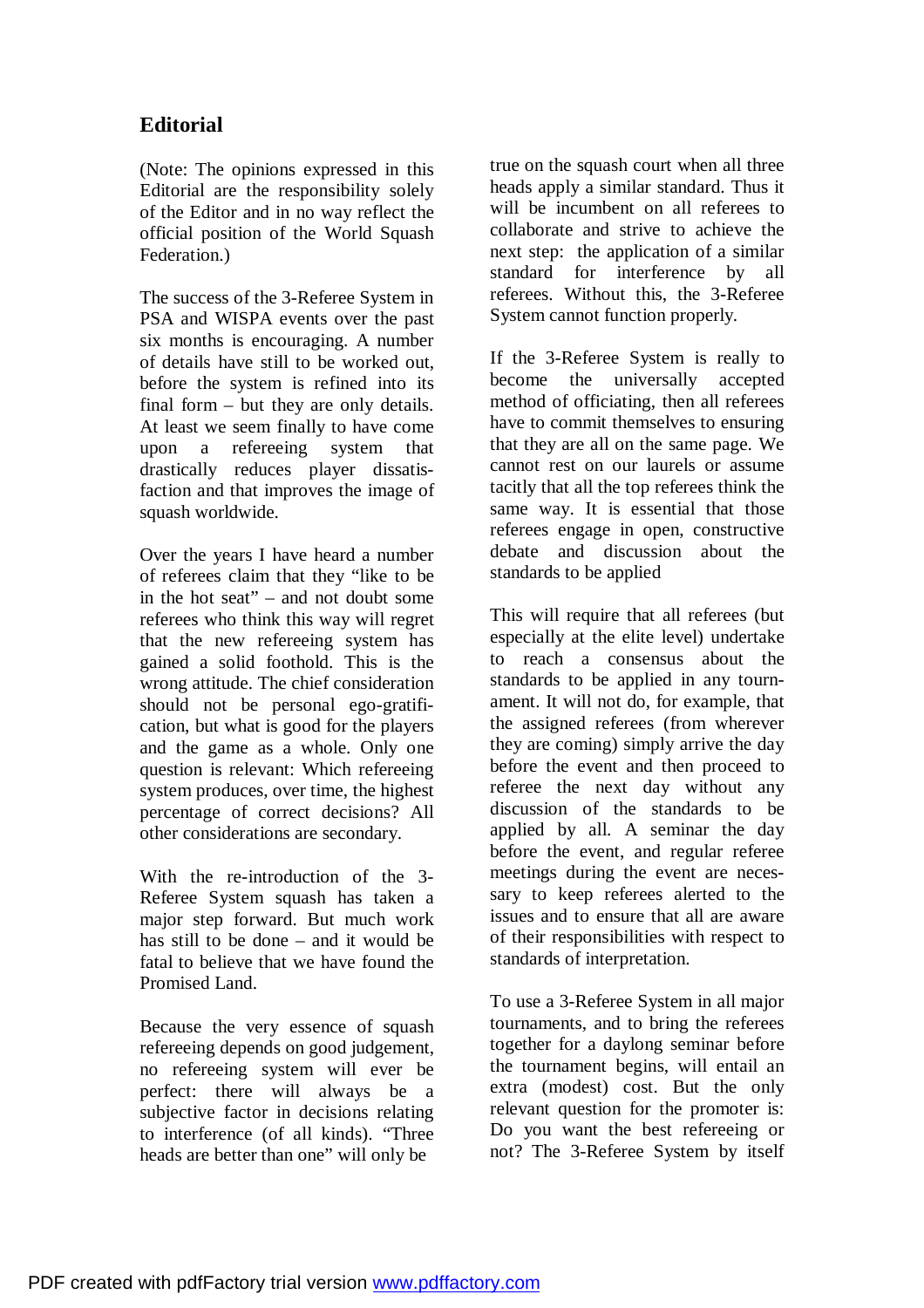will not be a universal panacea. We also need a clearly stated policy on *how* it is to be used and how the officials are to be trained to use it.

A final point: One of the obvious weaknesses of the 3-Referee System is the inability of the three referees to agree during the course of a match on a course of action to penalise inappropriate tactics (e.g. blocking). In other sports where several officials are employed, those officials can and do communicate with each other to ensure a fair outcome. Why not in squash?

#### **Rod Symington**

## **From the Director ……………**



First of all, I would like to extend a warm welcome to the WSF Referee ranks to Jos Aarts, David Atkins, and Jason Foster, all of whom were recently appointed as IR's by ManCom, upon the recommendation of the WSF Review Board. Unfortunately, we must also say goodbye to Paul Ansdell, who chose not to be renominated because of the increasing difficulty of juggling referee assignments with his work as a club professional in Massachusetts. Thank

you, Paul, for your contributions over the past few years.

The most significant happening during the first half of 2007 has been the initial trial and subsequent use of the 3-Referee System. I have reported earlier on the initial trial in Chicago at the PSA Windy City Open event in January. Since that time, it has been used at the Tournament of Champions in New York, Canary Wharf in London, the Kuwait Open and the Qatar Classic, the latter two events also having WISPA draws. Each time, there were minor enhancements made to the system, all designed to improve the overall result. Now, the three governing bodies for the sport must decide on the future of this system, and plan for the increased requirement of the number of referees necessary to operate the system smoothly. An update to my original report was published earlier in this Newsletter.

WSF Referees and Assessors were placed at 9 events in the first half of 2007, including the inaugural WISPA event in Seoul. Additionally, the referees for the World Junior Women's Championships in Hong Kong have already been assigned. Please refer to the chart showing the specific assignments for this period. It is very disappointing that the promoters of events held in England still choose not to utilize the services of WSF Referees. The only event in the first half was the Canary Wharf Classic, but there are several scheduled for later this year, including the recently salvaged Super Series Finals, the British Open, the English Open, and an English Grand Prix event. I will be writing to the promoters of these events (Eventis and Paul Walters) to see if we can rectify this situation. The second half (which doesn't really start until late August) looks to be very busy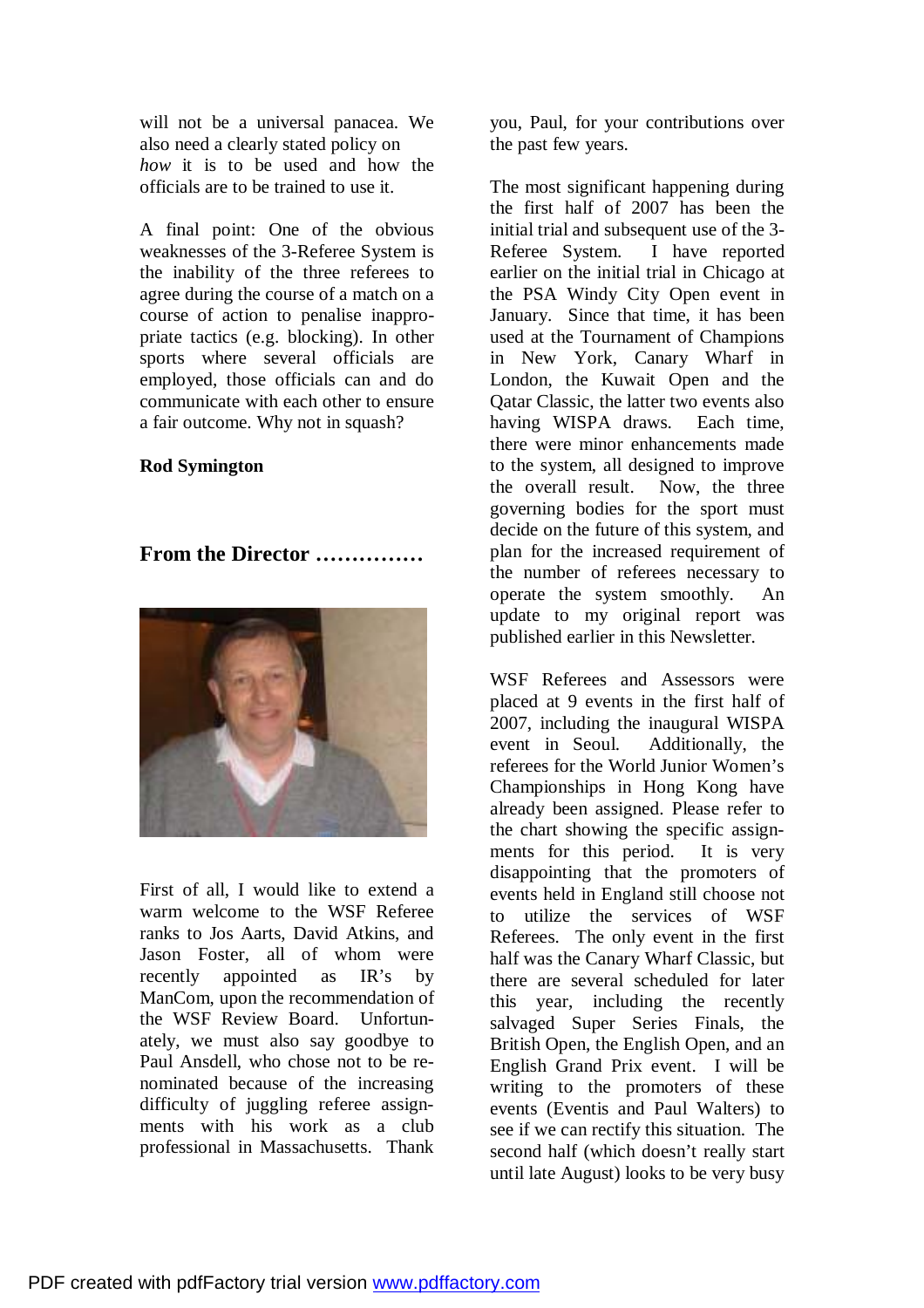with a newly revitalized Dutch Open, the four events in England mentioned above, World Opens in Madrid and Bermuda, the Men's Team Championships in Chennai, India, as well as the usual events that traditionally request WSF Referees in Budapest, Boston, Saudi Arabia, Qatar, and Hong Kong.

You may have heard about the upcoming Referees Conference, which will be held just prior to the Men's World Team Championships in early December in Chennai, India. Chris Sinclair and Rod Symington are the co-conveners of this Conference and they are hard at work designing some useful, educational, and entertaining topics for inclusion on the program. I would urge as many of you as possible to attend this conference. Further details on the Conference as well as refereeing opportunities during the Men's Team Championships will be forthcoming shortly.

The eagerly anticipated Competency Based Training and Assessment report has been accepted by ManCom, and will be implemented over the coming few months. Complete details will be available very soon. I would like to take this opportunity to express the gratitude of the WSF for all the very hard work put in by the Working Group who have produced this very complete program. The Group included Chris Sinclair, Rod Symington, Jennifer Birch-Jones, and was led by John Small

I am sure you will all join me in wishing Carol Clements our very best wishes in her future career. She had the unenviable task of filling Lorraine's shoes, but she accomplished that challenge admirably and has been huge help to me in coordinating the

Referees and Rules Committee activities.

As always, your comments and suggestions on any aspect of our program are always welcome. I look forward to catching up with many of you during the year.

## **Graham Waters**

## **Windy City Open (18 – 23 January 2007)**

## **by Barry Faguy**

…and we mean *windy*! Chicago is always windy, but in mid-January, in the dead of winter, it takes on new meaning. We thank the gods of sport that squash is played indoors.

What follows is the one-week odyssey of John Massarella, Graham Waters, & Barry Faguy  $-$  a trio of three blind mi….er… officials who were unwittingly about to make officiating history.

## **The life of luxury**

We were very well treated. Our accommodations, literally around the corner from the host venue (the University Club of Chicago), were in the penthouse at the Chicago Athletic Association. OK – OK – it wasn't exactly the penthouse, but it was pretty high up. And, my view was of the alley – but it was a really nice alley. Gastronomic feasts were featured at every meal and  $\dots$ ..... $OK - OK - they$ weren't exactly sumptuous, but you know the old saying: "Hungry dogs will eat dirty puddings!" Of course, the evening meals were a different story out in the neighboring local establishments because, well, we 'needed a change'.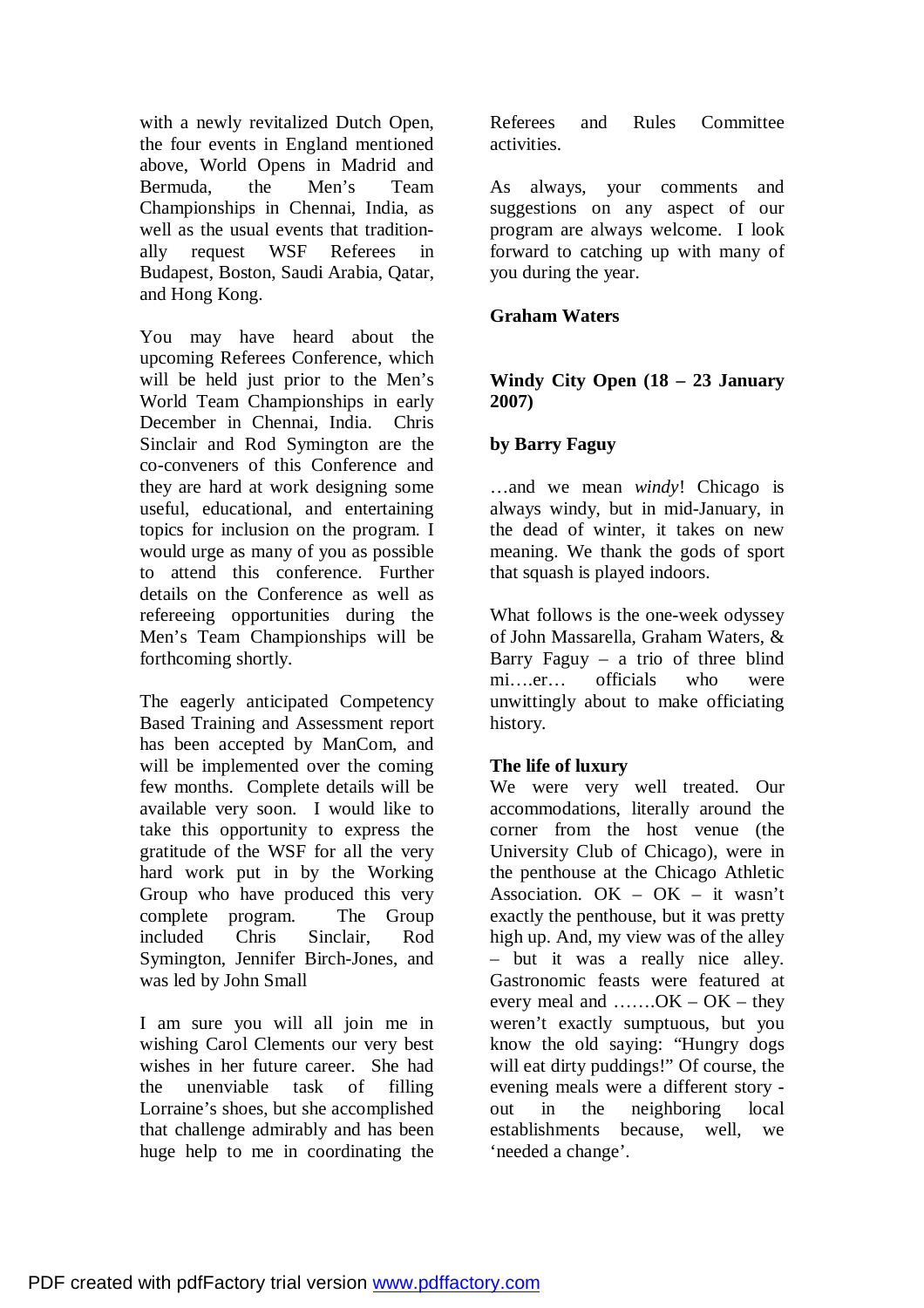## **The tourist thing**

Chicago has plenty to offer, and for the most part, each of us went off and did his own thing with his time off – getting 'cultured' while visiting things such as the Frank Lloyd Wright Museum, the Chicago Museum of Architecture & Design, the Chicago Public Library, taking long walks, etc. But on one particular day, we combined forces to take an enlightening 2-hour bus tour of the city. Needing more, we then we taxied over to Navy Pier, a huge entertainment complex where among other things, we spent an hour or so strolling through what is probably the world's' largest, seemingly unending, permanent stained-glass exhibit – a truly inspiring and memorable experience. But to top it all off, Graham convinced John & me to sign up for a ride on a plutonium T141-residue-powered intergalactic time-warp cruiser with multi-dimensional capability and black-hole resistance – and we lived to referee again!



**The main event** 

These trips are not all fun and games – and there was serious work to do, in a cathedral to boot! Well, maybe not exactly in a cathedral, but in the UCC's  $9<sup>th</sup>$  floor "Cathedral Hall" – a gorgeous space created to be an exceptional dining room – enclosed by yet more wondrous stained glass works depicting the various university disciplines. Unfortunately, seating capacity is far less than the matches

can attract, so people have to book early. They say that good things come in small packages.

Interestingly, our event crossed paths with the Super Bowl – the big daddy of all American football games, and this year Chicago was a protagonist. There was a palpable energy that was obvious as we walked through the city in the preceding days with people everywhere wearing Chicago Bears' paraphernalia, although the game was to be played thousands of miles away in Miami.

PSA LIVE was in attendance at the UCC, live streaming every match, including some qualifiers. When not on duty, the three of us did stints as guest commentators for the matches. And no – none of us made any nasty comments about the decisions of the Referee on duty!

## **Dramatic innovation**

On the first day of matches, Alex Gough, PSA board member & player, had a proposal for us. Apparently, the PSA board had recently endorsed a trial of a modification to the old 3- Referee System (WSF-tested between 1992 & 1997) – a trial designed to see if we could reduce the amount of unpleasant referee-player exchanges. That original system allowed an appeal of the Central Referee's (CR) decision to the two others – whereupon the majority ruled. In this case, they wanted us to try out what I like to call '*Synchronized Officiating*' – wherein all three decisions would be given instantly – with the CR then reporting the verdict. It is not an appeal system. You've probably already read the formal WSF report of this trial by Graham Waters found at the start of this newsletter - so, I'll just finish off with some personal impressions here.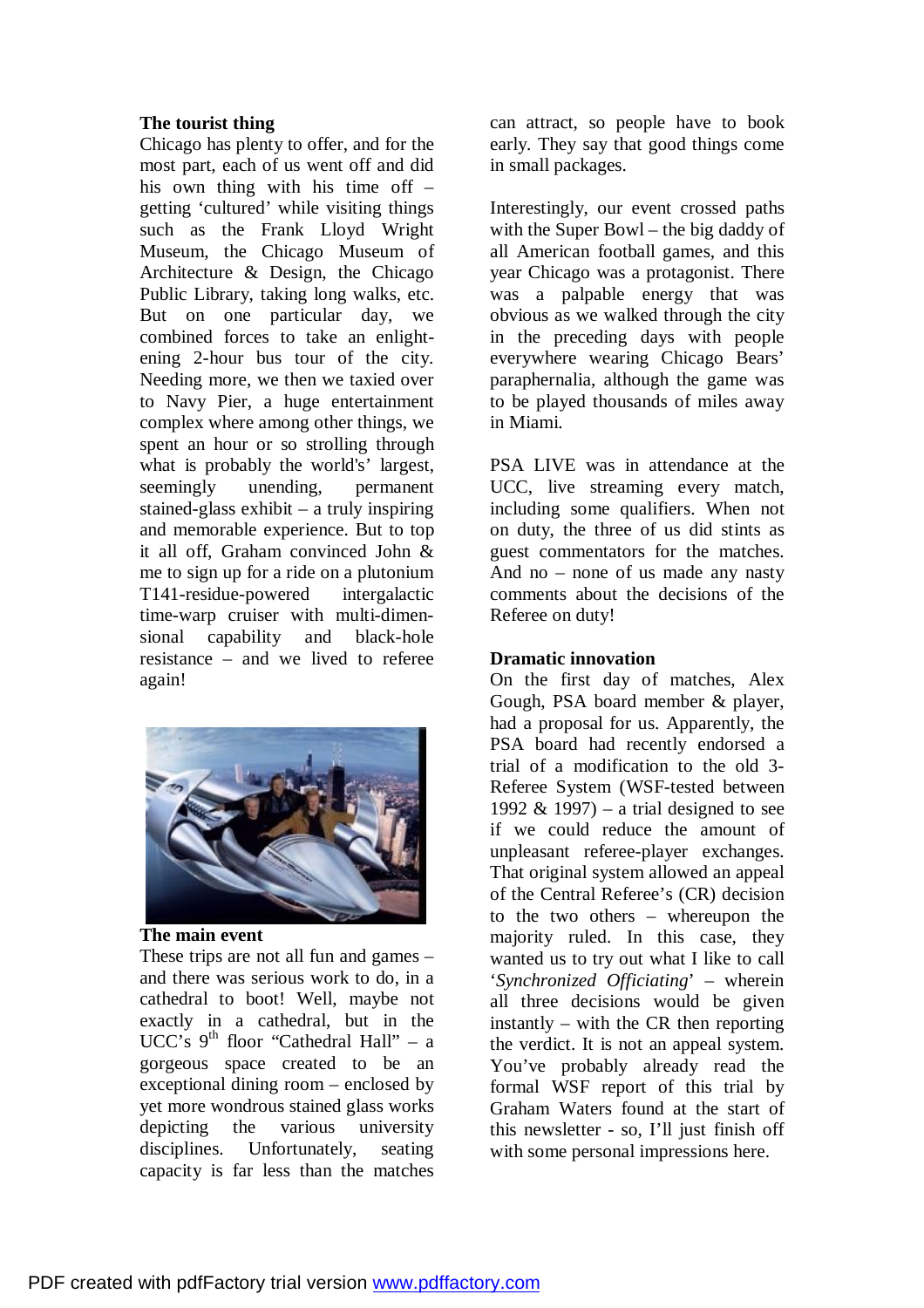Firstly, I feel this system could be good for the sport because it significantly reduces the opportunities for unpleasant confrontations – both because it pretty much eliminates those 'off the wall' decisions – and because there's little opportunity for a player to argue with a consensus. On a more personal level, I lament the lessening of the challenge and tension that exists when there's no one else to depend on – but of course, any such grumbling by an official is entirely unimportant. Nonetheless, I suspect it will be a reality for others as well.

Here, in no particular order, are some other observations:

- § Polling Originally, the intention was that the players should be able to see each official's decision – and so each official (including the CR) would keep his hand up. Bad idea! Firstly, it proved impractical for the CR to keep his hand up, as he was busy verifying the other referees' hand signals, recording the score, making the announcements, and dealing with player reactions. Players rarely turned around to look anyway. Secondly, it was this option to poll the three officials that led to the event's only, and very unpleasant occurrence. Polling allows a singling out of a specific official for abuse  $-$  a policy that can have no positive benefit.
- § Speed As the report mentions, there is a small delay at the start, but afterwards, once the Central Referee gets the hang of remembering to check the others – it works smoothly. Of course, if the CR sees that the first auxiliary Referee agrees with his decision, then of course, there's no need to

go to the  $3<sup>rd</sup>$  Referee - and things are that much faster.

- $\S$  Honesty I'll admit that a couple of times, I (as Central Referee) forgot to check what the others signaled – and a couple of times, situations were so obvious that it seemed useless to consult them. It's also possible for the CR to purposely ignore the other two and report only his or her own decision. All of these could potentially backfire however, and a CR should take great care to always be able to claim that the given decision is indeed the consensus – because things are not always as straightforward as they seem. Another possibility is that the CR might make a habit of not making a personal decision – simply getting into the habit of reporting the other's decisions – and if needed, breaking the tie. No one would be the wiser.
- § Clarity Sometimes things can get confusing when, after a decision has been rendered, an appeal is made about something else. In those cases, the CR needs to take control and make clear to all what exactly is now under appeal – then look for the signals and relate that decision.
- § Explanations –It becomes virtually impossible for the Central Referee to speak for the others and give an explanation. There is little use in relating just the CR's reason – and it's likely that that could open a can of worms. Therein lies what to me is a significant drawback – the inability of a player to adjust his play to match an explanation of a decision. The Central Referee cannot, for example, establish by himself, a standard for effort, or a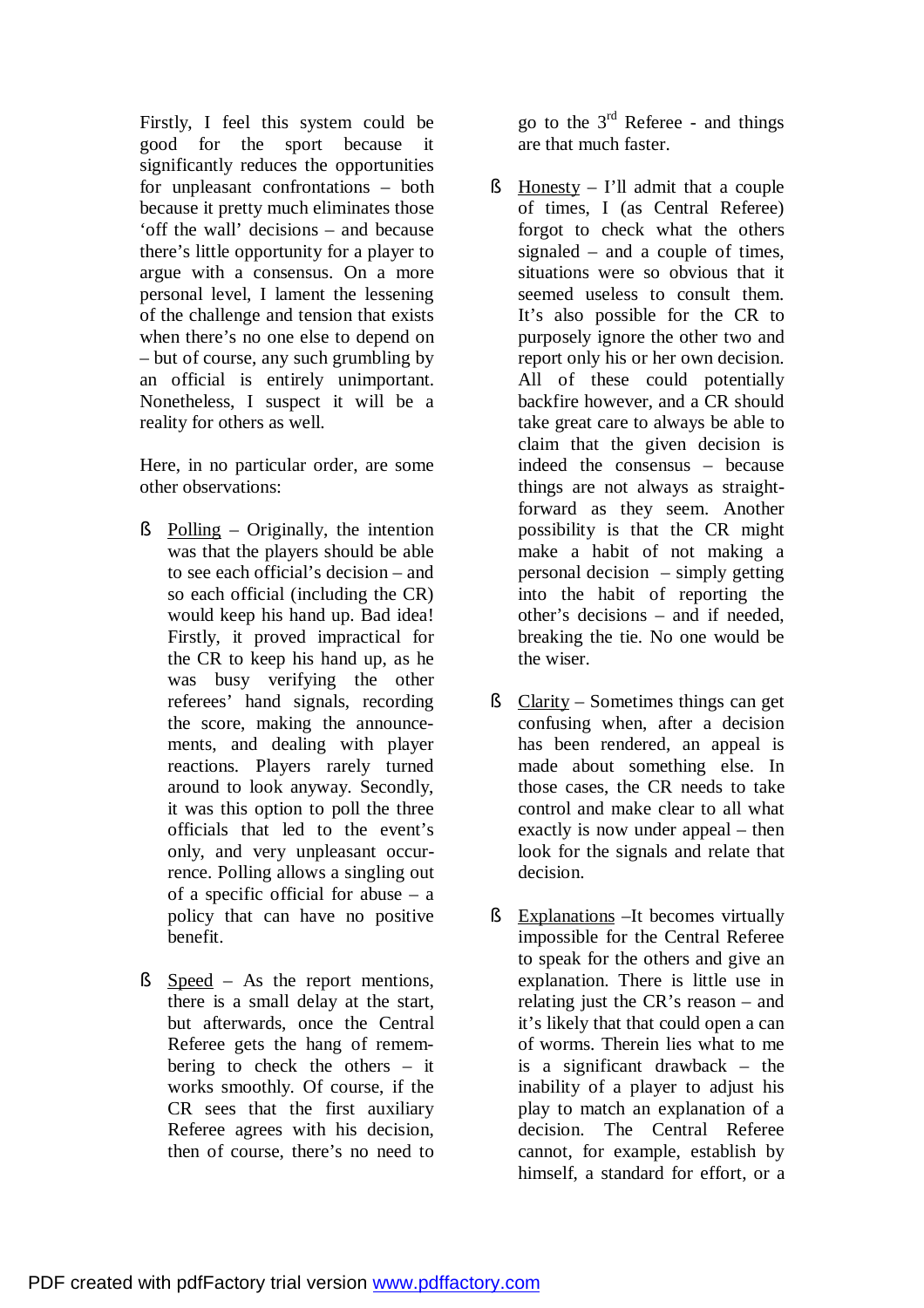standard for how much swing interference is considered prevented, and so on. Spectators remain in the dark as well.

- Questions There are times when a Referee needs to ask questions of a player. Of course, "Are you asking for a let?" does not pose a problem with synchronized officiating – but "Did his racket hit you?" is often a crucial piece of information needed before a decision can be made when the striker does indeed claim it. To not get this information before proceeding to the decision sequence is not ensuring fairness. The CR needs to clarify such matters before allowing the decision sequence.
- § Advisory It should be made clear to all the players that the system is in use – and that a slight delay should be expected. As well, the issue of the inability to give explanation should be well understood by the players beforehand – so that when the CR states 'This is the consensus' – everyone will know that no explanation will be forthcoming.
- § Marker-call appeals In a slight twist over what conventional officiating allows; it's still worth it for a player to make an appeal on a Marker call or non-call. Typically, with Marker and Referee, if a rally ends in a let, there is usually no appeal, since at best it would only lead to another let anyway if the Referee had a doubt. With this system, things are different, because the appealer might have an outcome reversed in his favor if only he has the presence of mind to make that appeal. Maybe both the

auxiliary Referees did see the ball hit the line while the CR wasn't sure and said nothing. A rally of a hundred shots can have its natural result overturned by such an appeal. This feature escaped quite a few players in the course of our event. In fact, while watching the PSA LIVE streaming of the TOC from New York a month later, several such opportunities were missed by players.

- Referee placement  $-$  For this trial, the officials were placed about three feet lower and three feet away from the CR – thus allowing the CR to easily see the signals within a relatively narrow field of vision – thus avoiding the need to move the head and thus reducing delay and need to re-focus. It also allowed all three to essentially get the same view and avoid a critical problem of the original system – the fact that the auxiliary officials were placed level with the side walls. This often gave the third, and often deciding Referee, a very skewed view.
- Player participation  $-$  I've written strong opinions in the past objecting to having professional players involved in officiating. I'm glad to see that the report to the WSF is consistent with that opinion – and it can't be emphasized enough. There are just too many potential repercussions & conflicts in having players involved in the decisionmaking process. It's a delusion to think that they have some kind of special gift that an experienced official doesn't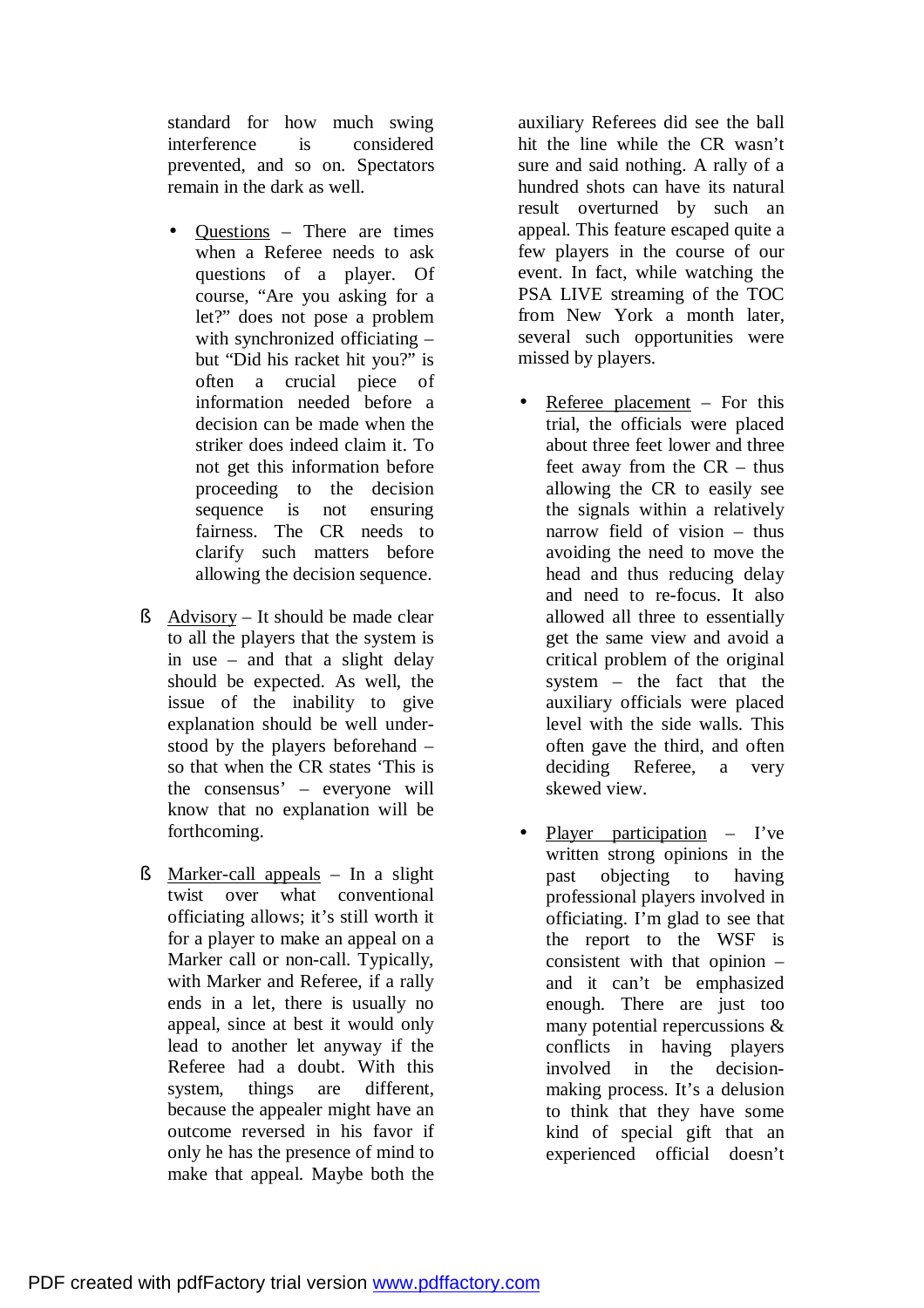have. Finally, it quite simply looks unprofessional.

• Electronic option – The report to the WSF claims that we can't give wrong hand signals – but I disagree. It's exactly such a mistakenly-interpreted hand signal that led to the unpleasant confrontation in Chicago referred to above. It's easy to imagine a simple device with five buttons – three on the horizontal plane across the top of the device, specifically shaped to represent each possible decision – and the other two ('good' & 'not good') placed in a perpendicular plane to eliminate confusion. The device is obvious invisible to all, and with the absence of hand displays, no one gets to see who decided what – and thus the potential for confrontation just about vanishes. The CR's unit alone – or a public display – will register the consensus. Time for the tech folks to give it some thought?

Well, there you have  $it - a$  report of an adventure and commentary to boot!

## **A Welshman in New York (Tournament of Champions, 24 February – 2 March 2007)**

## **by Roy Gingell**

A first-time experience for me in "the big apple" and also my first time using the infamous " 3-Referee System" provided for an entertaining trip in late February/early March to the worldfamous Tournament of Champions at Grand Central Station.

Accommodation in the Grand Hyatt in downtown Manhattan proved to be an ideal base both for the squash and some sightseeing later in the week My roommate, Mike Riley, an ex-pat now living in Boston, lived up to the English tradition of hospitality in making me more than welcome both on and off the court. The 3-Referee System – Look Left Look Right Look Left again – reminded me of being back in school

and learning the Green Cross Code (all about how to cross the road carefully). Some very interesting conversations took place after play about the various hand signals, both legal and banned, that we were supposed to be using

The WSF-appointed referees were ably supported by, amongst others, the perennial visiting referees to the TOC – Madge, Hunt, Mo, Jennifer and Grant. It was great to see Madge again – especially after the last time (at the Women's World Junior event in Cairo) where he had vanished with a degree of mystery and left Michael Collins with a hefty room bill!

Sorry Mike – I still couldn't get him to buy a beer!

As for the Squash, there was keen qualifying at the New York Athletic Club, followed by a mixture of intense and humorous squash at Grand Central Station – all watched by excellent crowds

It was interesting to meet up with some "old" friends – Clive Leach. John Russell, Martin Heath and my best mate Paul Johnson (PJ) – who once again told me how I had cost him victory against Peter Nicol in the first round of the British Open in Cardiff 1999, with a call that on a UK Radio Station in 2003 was voted the fourth worst refereeing decision of *all* time in British Sport!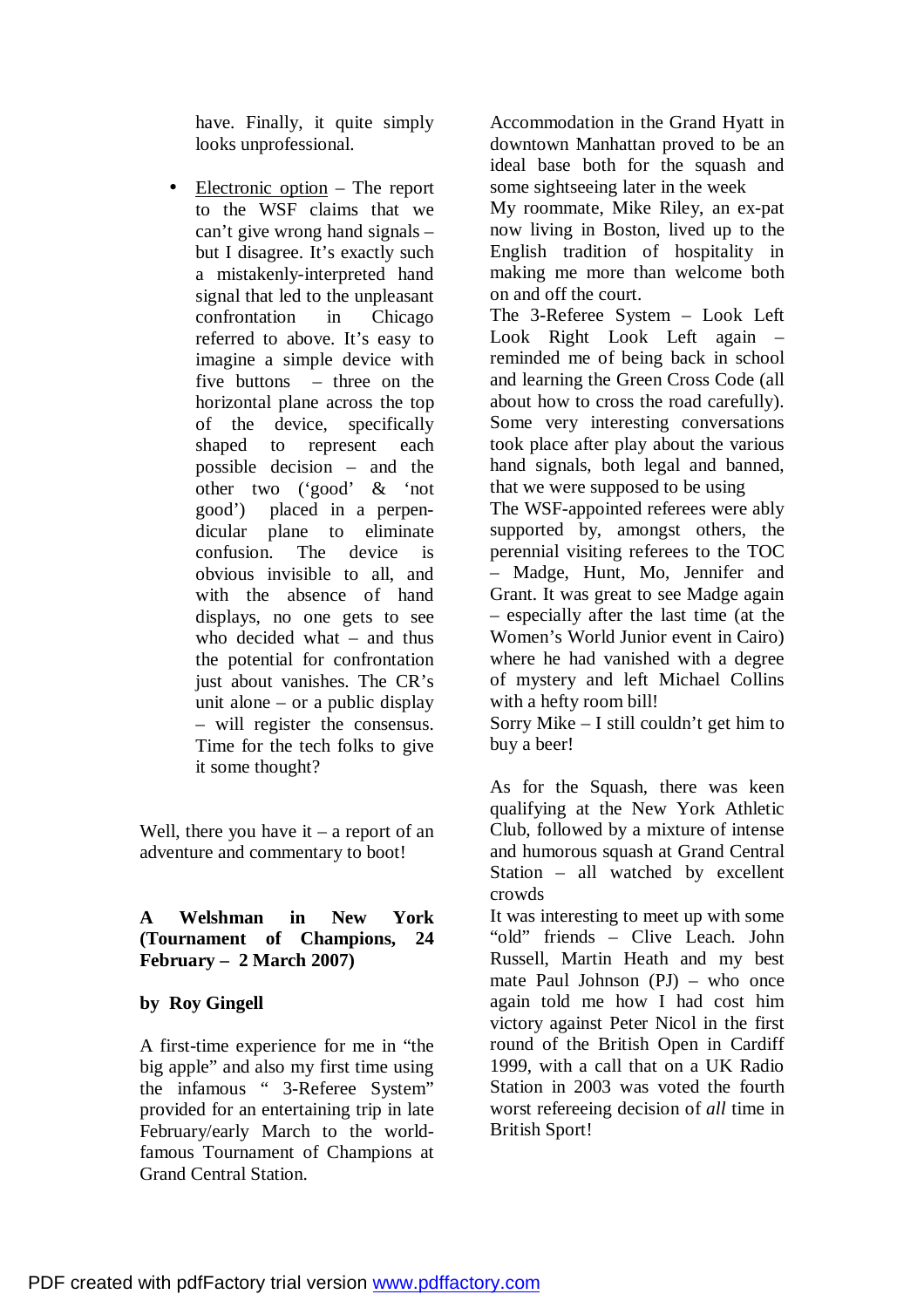The ToC benefited from great venues expertly run by John Nimick and his team. Mike Riley did his reputation no harm at all by looking after me superbly – I only hope he can make it to Wales so that I can repay the compliment.

## **Sheika Al Saad Kuwait Open (5 –11 April 2007)**

## **Wendy Danzey**



This was the third Kuwait Open named after Sheika Al Saad to celebrate the life of the princess who died four years ago at the age of 38. I felt most honoured to be allocated to this tournament for a second time, since it is a sporting memorial to such a remarkable princess who herself was a talented first-class squash player.

Roy Gingell (Wales), Ian Allanach (Scotland), Dean Clayton (England) and Nasser Zahran (Egypt) were the other nominated WSF referees. We were also assisted by Khalid Ali and several other local referees who were a great help.

On the day of departure I got up at 3 a.m., moaning and groaning to my sister Hilary who had volunteered to stay overnight and drive me to Nottingham to catch the 4am coach to Heathrow Airport. I continued my sleep on the four-hour coach ride to Heathrow.

As I was leaving the coach, the driver nearly ruptured himself throwing my case off, then as the next case was obviously light compared with mine, he threw it so hard, it knocked me for six and I went head over heels into the next coach-bay, grazing both shins badly. I eventually got to my feet when I realised I hadn't broken both legs and met Roy, Ian and Dean, with blood running down my shins – it didn't take much persuasion that we all needed a drink before departure, even though it was only 9am.

Three hotels were used for the tournament, one for the organisers, one for the players and one for qualifiers and referees. The New Park Hotel was a small business hotel that was comfortable and friendly. Unfortunately, the pool was covered over, as it was still considered to be winter, with temperatures reaching 25C at times during the day, though we did have rain too. Dean and I managed the odd hour some days chasing the last rays of sun around the garden of the hotel. We also had the use of the exclusive Al Corniche Leisure Club with panoramic views over the Gulf, we took advantage of this on semis and finals days.

The tournament was played at the spectacular newly built Al Qadsia Club, boasting sumptuous red-carpet runners on marble floors. On the same site there were three international swimming pools on top of each other (three storeys), football pitches, and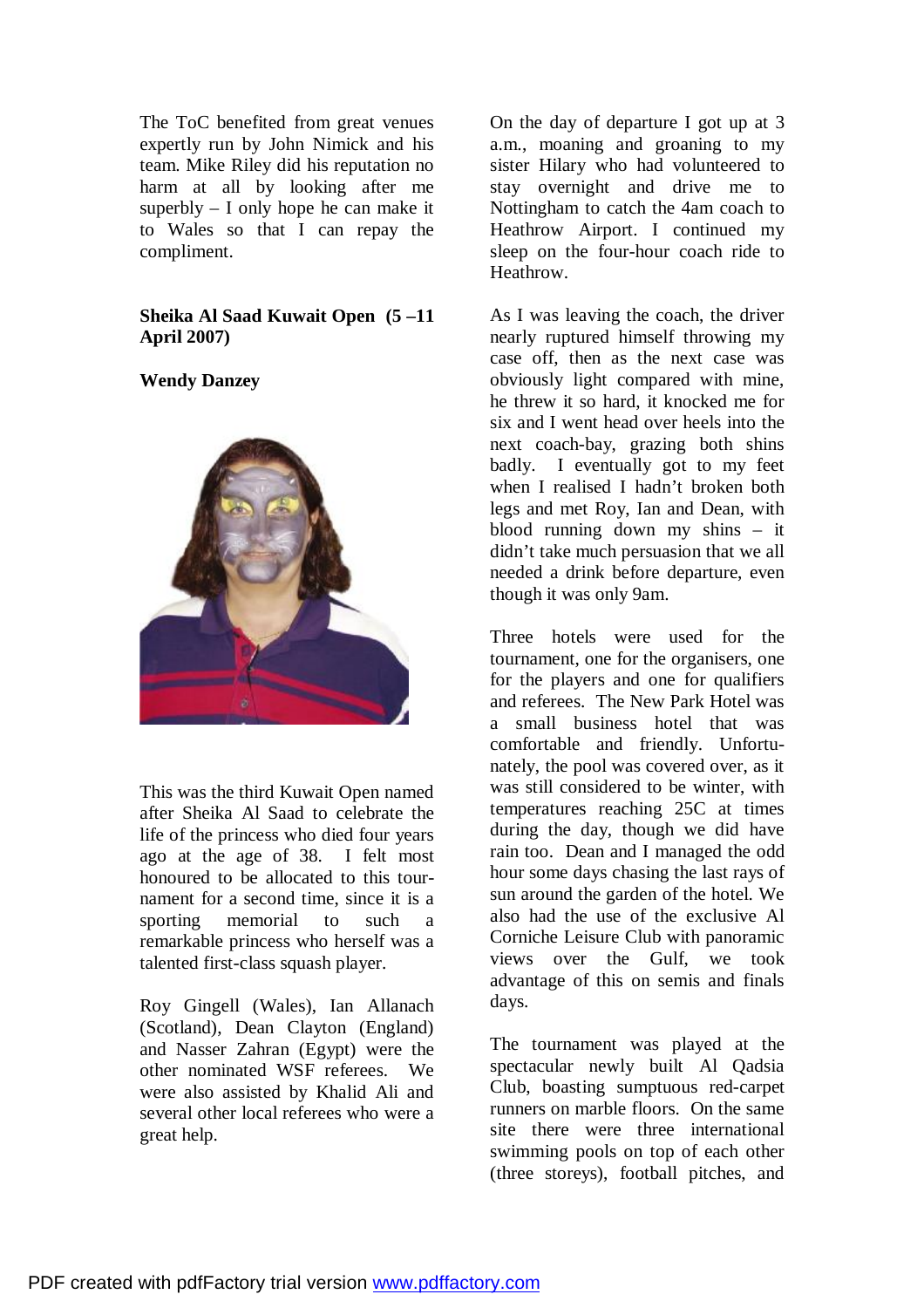there was also an international water polo competition on at the same time. The all-glass court had been erected in a large impressive hall nearby.

We were made to feel most welcome by Dr Mahmoud Al Razouki, TD Mr Hussein Maqseed (Kuwait Squash Federation Chairman), and Robert Edwards, with excellent hospitality. The tournament dinner was held at the grand Salma Sabah El Hamed Hall; local costumes were presented to all the players and officials present – and worn by all!

On the eve of the event Sheika Fadiyah Al Sabah (the sister of the princess who died) announced the total prize money would be raised by \$25,000 to a record breaking \$250,000, helping to raise the profile of professional squash.

There was a spectacular sound- and laser-effect opening ceremony and indoor pyrotechnics (similar to indoor fireworks) for the close.

We used the new "3-Referee System" – me for the first time – under the guidance of Roy, and I was pleasantly surprised how slick it was and that the majority of players have accepted and adapted to it well. A little fine-tuning is needed – I managed to call a ball down that was out, after watching Roy, my left-side referee, point up and then do a 'thumbs down' signal!

Ramy Ashour blitzed Amr Shabana in 33 minutes, in stark contrast to the ladies' marathon between Nicol David and Natalie Grinham which David won 3-1 in 93 minutes – a whole hour longer than the men's match!

A moment to remember for me was on finals night when we were all lined up at the back of the court for the presentations and the Crown Prince on

entering the court made a bee-line straight for us saying: "Referees", followed by Sheika Fadiyah, and both shaking our hands and speaking to us individually.

On finals night Khalid suggested that I take a camel ride for the short trip from the club to the glass court, but on seeing the camel refusing to bend its legs to let Khalid's son off, I declined, as I really didn't fancy refereeing the ladies' final perched on top of a camel's hump – maybe it's something I'll live to regret!

Before leaving the Al Qadsia Club for the last time the Kuwait lady members presented me with a beautiful local costume.

Many thanks to Nasser for arranging tea with honey to be served while we were refereeing!

## **Qatar Classic (11th – 17th April 2007)**

## **by Chris Sinclair**

This was the 2006 WISPA and PSA Classic rescheduled. Graham Waters was TR. Also present were Wendy Danzey, Damien Green, Pete Lawrence, John Massarella and Chris Sinclair.

As Qatar Airlines does not fly into Australia or Canada, Mr Alaa Eldeen Allouba of the Qatar Squash Federation did a superb job getting Graham, Damien and myself there – just in time. It will be good when QA does fly into Australia soon, as it took Damien and me 26 hours travelling, with Damien spending 9 hours at KL airport.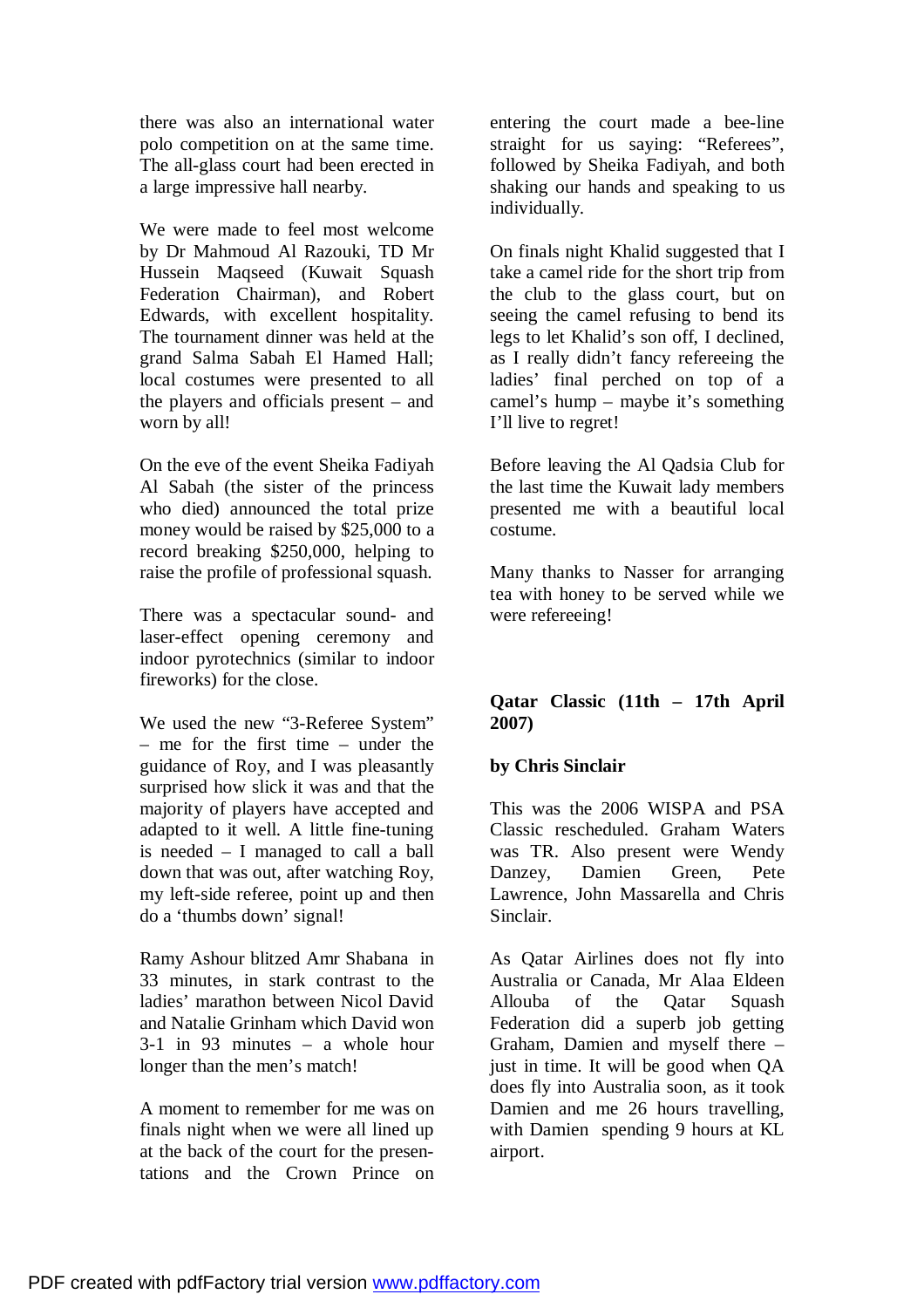We used 3 glass-back courts for qualifying, then two plus the all-glass court until quarters, then only the allglass court. Early in the week the organisers feared they could not get the centre court cool enough – but they sure succeeded. We absolutely froze every day; thanks John for taking your WSF jumper for me to wear! Once when I called "Half time" a player came off court and brought me his jacket as he said he'd heard my teeth chattering – true story! Our referees' room was superb – just for us, good chairs and tables, kitchen, bathroom, with fruit, drinks, tea and coffee supplied, as was internet access.

We used standard marker/refereeing until the quarters; thereafter the 3- Referee System with a marker. I am sure Graham will report further on this. Obviously the intent is to get the best result for the players, and it does take pressure off referees knowing a "clanger" will be over-ruled by the others. In the main the players were happy, though the usual grumblers still grumbled.

The four local markers were very good, and I am sure one of them will make an excellent referee if he gets opportunities and assessments. The other referees want me to particularly thank one of the markers for bringing cans of beer to the hotel rooms. Prior to that the referees each had a beer with dinner – on one night only. The look on Pete's face when he had to pay £4.75 for a half-pint was priceless. I find more and more advantages in being a non-drinker.

We were individually welcomed and presented with a gift at the official Dinner. We all laughed as Mr Daaahmeeyan Grin and Mr Windy Denzy were introduced. We had even more of a laugh when reporter Ian McKenzie was getting his food at the buffet and almost missed the first occasion when anyone had ever presented him with anything – his speed to the dais was a wonder to behold.

We shared rooms at the high-class Marriott Hotel. Unfortunately Windy Denzy was often confused with Wendy Danzey and was locked out of our room almost daily. As always Wendy and John worshipped the sun by the pool from early till late. We all ate too much at the hotel's constant sumptuous buffets, so John didn't have any guilt smuggling rolls, butter, cheese and cakes out of the dining-room daily for our snacks at the courts. We really enjoyed these until we discovered that the bag he used for the unwrapped food was the same bag he used for his sweaty gym clothes!

Transportation was excellent, with drivers available at any time. Some of the drivers were obviously training for the Daytona races, and we soon learned which drivers would get us to our destination quickly and which ones would get us there safely.

We all agonised over Pete's quest for gold. Never has more thought been put into a jewellery purchase. Dayafter-day Pete haunted the gold markets looking and comparing prices. How Graham could go home with his head held high I don't know, as all the other men took diamond rings home. However Graham did buy a prayer-mat (on which to do penance if Louise discovers this perhaps?) John St Laurent went back to "his usual tailor" for more trousers and jackets, all of which now have deeper pockets as John regularly lost his phone …and his papers … and his pens … and….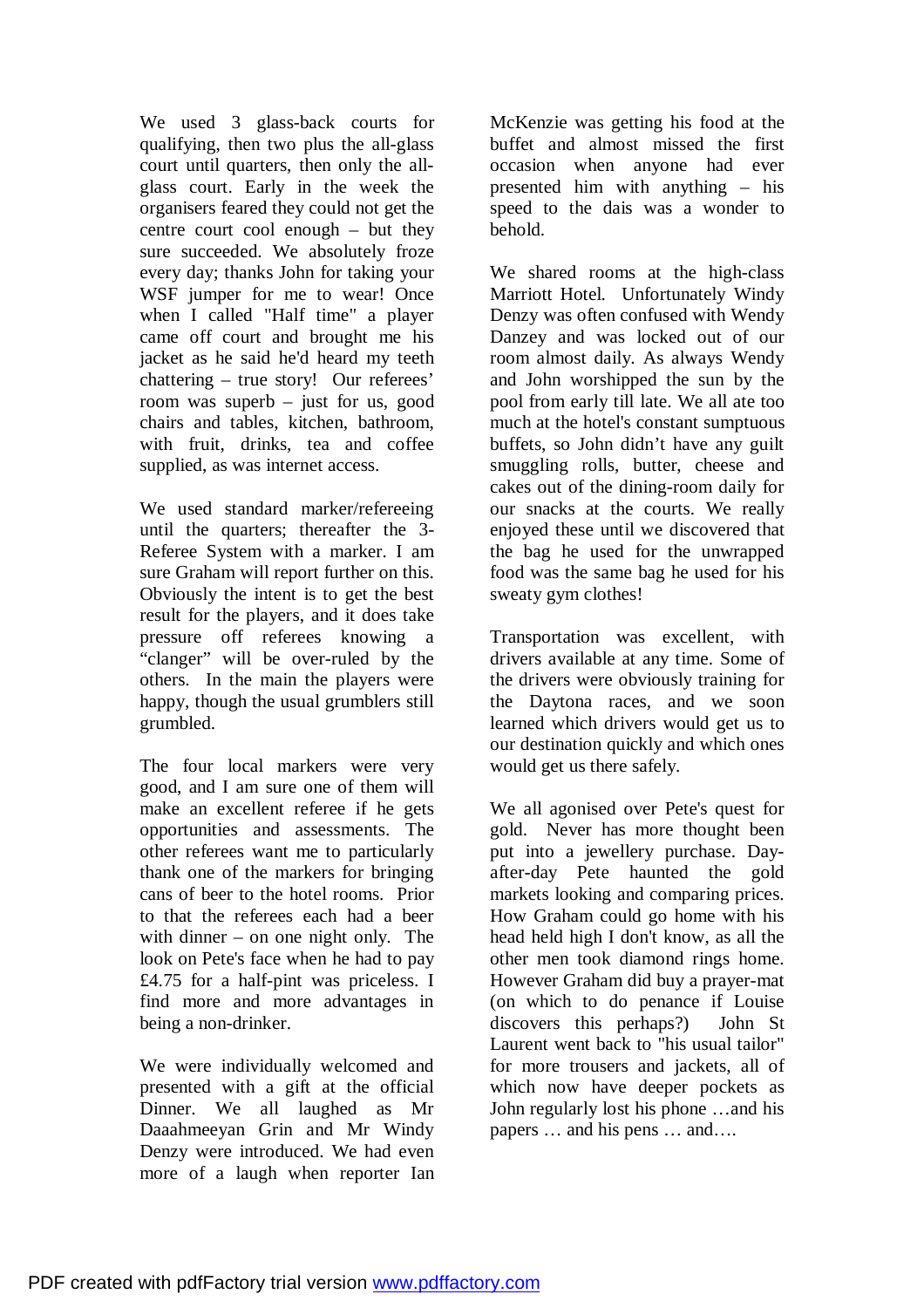Nice to have seen Andrew Shelley in his cameo appearance. He arrived with the players from Kuwait at midday on the 12th and left on the flight they had booked him on at 5am on the 13th. It was good to meet up with Geoff Hunt again and to learn about his coaching at the "Aspire Sports Academy" – and to get his shopping tips.

I said goodbye to Pete Lawrence in March 2006 at the Melbourne Commonwealth Games – his last WSF appointment. Then I said goodbye to him in July 2006 at the World Junior Men's in NZ – his last World Championships. So I again said goodbye to him in Doha – his last overseas refereeing venture. I believe others will have the opportunity to say goodbye at his last Wales-appointed event soon. It has been a pleasure Pete and we'll miss you.

Oh who won? Ramy beat David Palmer 3/1 in 66 minutes, and Nicol defeated Natalie Grinham 3/1 in 69 minutes.

## **Canadian National Championship, Calgary (May 2 – 5, 2007)**

## **by Jack Flynn**

When the call came: "Was I willing and able to assess at The Canadian Nationals?" there was only one answer. I had formed many friendships over the years and the opportunity to meet up again could not be missed. In spite of a squash weekend in Aberdeen early March and a golf week in Portugal late March I got clearance from home – I will pay later – and set about making arrangements. I went out two days early to acclimatise and to spend some time with Dave and Adeline Clements, who

had hosted me in the past. Dave collected me at the airport in his brand new Acura 4X4 – he had taken delivery earlier in the day. I was very impressed, and I spent a very pleasant 2 days with them recovering from jet lag and even getting to meet tournament referee Grant Currie for a pre-tournament lunch. And so to the Nationals.

This year's event was held at the Glencoe Club, Calgary, Alberta May 2nd – 5th and was preceded by a wellattended Referees' Symposium on May 1st at the same venue. Squash Canada has an excellent refereeing programme in place and the standard at these championships was very high. In attendance were both a current World and International Referee as well as a retired World and Ex-International, together with several others who have the potential to attain these grades. I have worked with this group in the past and without exception everybody is willing to listen and eager to learn, including those who have already reached the top. One thing that impressed me was the willingness of players, particularly juniors and the younger age-bracket, to try and play the ball at all times. It was refreshing to see the game played properly or as it was meant to be played. Nobody fishing or seeking easy strokes or trying to gain an advantage. This led to fewer decisions and as a consequence not easy to get valid assessments. The relationship between players and referees was good, very few instances of bad behaviour. When it occurred it was immediately punished by using Rule 17 to good effect. The camaraderie amongst the group and their support for each other is in my opinion second to none. Newcomers are made very welcome, encouragement and support is given freely. Two recent additions, Alan